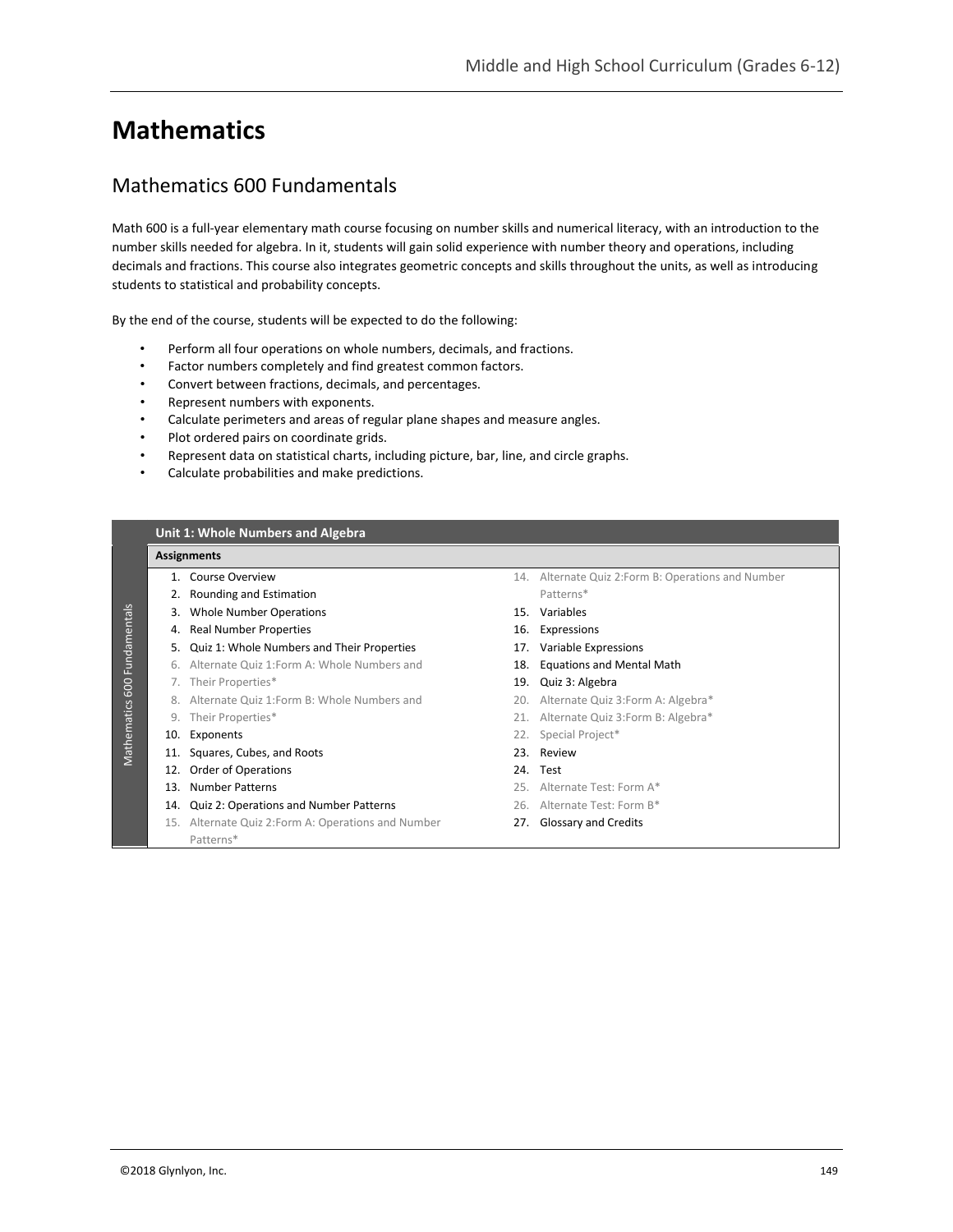|     | <b>Assignments</b>                                     |     |                                                                    |  |  |  |
|-----|--------------------------------------------------------|-----|--------------------------------------------------------------------|--|--|--|
|     | 1. Collecting Data and the Mean                        | 14. | <b>Bar Graphs</b>                                                  |  |  |  |
|     | Median, Mode, and Range                                |     | Line Graphs                                                        |  |  |  |
| 3.  | Describing Data                                        |     | 15. Venn Diagrams                                                  |  |  |  |
| 4.  | Quiz 1: Collecting and Describing Data                 |     | 16. Vertex-Edge Graphs<br>Quiz 3: Displaying and Interpreting Data |  |  |  |
| 5.  | Alternate Quiz 1: Form A: Collecting and Describing    | 17. |                                                                    |  |  |  |
| 6.  | Data*                                                  | 18. | Alternate Quiz 3: Form A: Displaying and                           |  |  |  |
|     | 7. Alternate Quiz 1: Form B: Collecting and Describing | 19. | Interpreting Data*                                                 |  |  |  |
| 8.  | Data*                                                  |     | 20. Alternate Quiz 3: Form B: Displaying and                       |  |  |  |
| 9.  | <b>Frequency Tables</b>                                |     | 21. Interpreting Data*                                             |  |  |  |
|     | 10. Histograms                                         | 22. | Special Project*                                                   |  |  |  |
| 11. | Line Plots                                             |     | 23. Review                                                         |  |  |  |
| 12. | Stem-and-Leaf Plots                                    |     | 24. Test                                                           |  |  |  |
| 13. | Quiz 2: Organizing Data                                |     | 25. Alternate Test: Form A*                                        |  |  |  |
| 14. | Alternate Quiz 2: Form A: Organizing Data*             |     | 26. Alternate Test: Form B*                                        |  |  |  |
|     | 15. Alternate Quiz 2: Form B: Organizing Data*         |     | 27. Glossary and Credits                                           |  |  |  |

# **Assignments**

Mathematics 600 Fundamentals

Mathematics 600 Fundamentals

- 1. Decimals and Place Value 15. Length 2. Ordering and Comparing 2. Ordering and Capacity 3. Rounding and Estimating 17. Multiplying and Dividing by Powers of Ten 4. Adding and Subtracting 18. Converting Metric Units 5. Quiz 1: Decimal Numbers 19. Quiz 3: The Metric System 6. Alternate Quiz 1:Form A: Decimal Numbers\* 20. Alternate Quiz 3:Form A: The Metric System\* 7. Alternate Quiz 1:Form B: Decimal Numbers\* 21. Alternate Quiz 3:Form B: The Metric System\* 8. Multiplying by Whole Numbers **22.** Special Project\* 9. Multiplying by Decimals 23. Review 10. Dividing by Whole Numbers 24. Test 11. Dividing by Decimals **25.** Alternate Test: Form A\* 12. Quiz 2: Multiplying and Dividing Decimal Numbers 26. Alternate Test: Form B\*
	- 13. Alternate Quiz 2: Form A: Multiplying and Dividing 27. Glossary and Credits Decimal Numbers\*
	- 14. Alternate Quiz 2:Form B: Multiplying and Dividing
		- Decimals and Place Value
- 
- 
- 
- 
- 
- 
- 
- 
- 
- 
- 
- 
- 

**Unit 4: Fractions**

## **Assignments**

| $\overline{S}$<br>Fundamenta<br>600<br>Mathematics | 1. Divisibility and Prime Factorization              |     | 14. Changing Decimals to Fractions                    |  |
|----------------------------------------------------|------------------------------------------------------|-----|-------------------------------------------------------|--|
|                                                    | 2. Greatest Common Factor                            |     | 15. Changing Fractions to Decimals                    |  |
|                                                    | 3. Fractions                                         | 16. | <b>Estimating with Fractions</b>                      |  |
|                                                    | 4. Equivalent Fractions                              | 17. | Measures of Time                                      |  |
|                                                    | 5. Quiz 1: Factors and Fractions                     |     | 18. Quiz 3: Decimals and Fractions                    |  |
|                                                    | 6. Alternate Quiz 1: Form A: Factors and Fractions*  |     | 19. Alternate Quiz 3: Form A: Decimals and Fractions* |  |
|                                                    | 7. Alternate Quiz 1: Form B: Factors and Fractions*  |     | 20. Alternate Quiz 3: Form B: Decimals and Fractions* |  |
|                                                    | 8. Least Common Multiple                             |     | 21. Special Project*                                  |  |
|                                                    | 9. Comparing and Ordering Fractions                  |     | 22. Review                                            |  |
|                                                    | 10. Improper Fractions and Mixed Numbers             |     | 23. Test                                              |  |
|                                                    | 11. Quiz 2: The LCM and Fractions                    |     | 24. Alternate Test: Form A*                           |  |
|                                                    | 12. Alternate Quiz 2: Form A: The LCM and Fractions* |     | 25. Alternate Test: Form B*                           |  |
|                                                    | 13. Alternate Quiz 2: Form B: The LCM and Fractions* |     | 26. Glossary and Credits                              |  |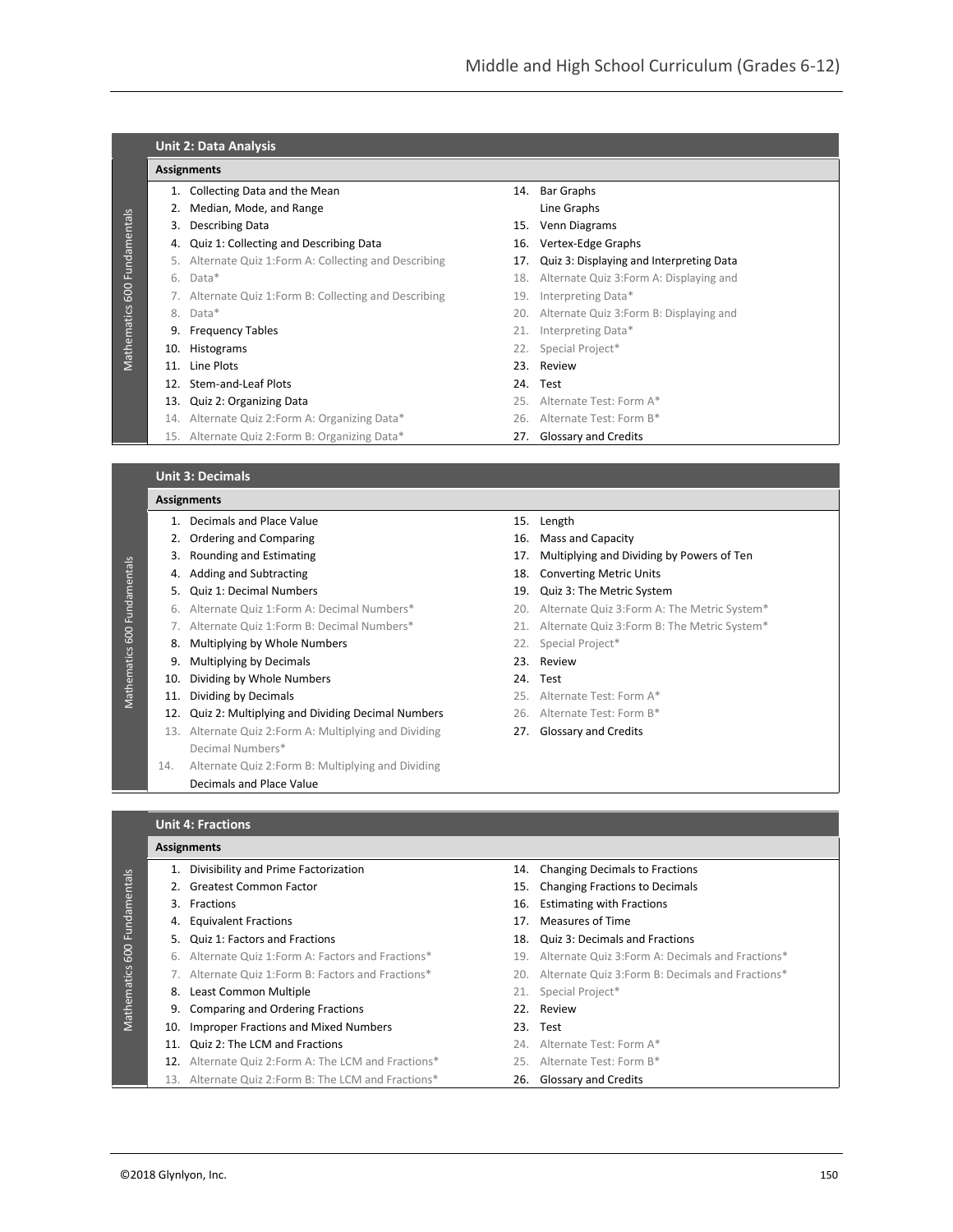# **Unit 5: Fraction Operations**

#### **Assignments**

Mathematics 600 Fundamentals

Mathematics 600 Fundamentals

- 1. Fractions with Like Denominators
- 2. Fractions with Unlike Denominators
- 3. Mixed Numbers
- 4. Renaming Mixed Numbers
- 5. Quiz 1: Adding and Subtracting Fractions
- 6. Alternate Quiz 1:Form A: Adding and Subtracting Fractions\*
- 7. Alternate Quiz 1:Form B: Adding and Subtracting Fractions\*
- 8. Multiplying Fractions
- 9. Multiplying Mixed Numbers
- 10. Dividing Fractions
- 11. Dividing Mixed Numbers
- 12. Quiz 2: Multiplying and Dividing Fractions
- 13. Alternate Quiz 2:Form A: Multiplying and Dividing Fractions\*
- 14. Alternate Quiz 2:Form B: Multiplying and Dividing Fractions\*
- 15. Length
- 16. Weight
- 17. Capacity
- 18. Quiz 3: The Customary System
- 19. Alternate Quiz 3:Form A: The Customary System\*
- 20. Alternate Quiz 3:Form B: The Customary System\*
- 21. Special Project\*
- 22. Review
- 23. Test
- 24. Alternate Test: Form A\*
- 25. Alternate Test: Form B\*
- 26. Glossary and Credits

**Unit 6: Ratio, Proportion, and Percent**

#### **Assignments**

|                     |     | <b>AJJIEIIIILIILJ</b>                  |     |                                                 |
|---------------------|-----|----------------------------------------|-----|-------------------------------------------------|
| Fundamentals<br>600 | 1.  | Ratios                                 | 14. | <b>Converting Between Decimals and Percents</b> |
|                     | 2.  | Geometry: Circumference                | 15. | Converting Between Fractions and Percents       |
|                     | 3.  | Rates                                  | 16. | Data Analysis: Circle Graphs                    |
|                     | 4.  | Quiz 1: Ratios                         | 17. | Percent of a Number                             |
|                     | 5.  | Alternate Quiz 1: Form A: Ratios*      | 18. | Quiz 3: Percent                                 |
|                     | 6.  | Alternate Quiz 1: Form B: Ratios*      | 19. | Alternate Quiz 3: Form A: Percent*              |
|                     | 7.  | Proportions                            | 20. | Alternate Quiz 3: Form B: Percent*              |
| Mathematics         | 8.  | <b>Solving Proportions</b>             | 21. | Special Project*                                |
|                     | 9.  | <b>Scale Drawings</b>                  | 22. | Review                                          |
|                     | 10. | Project: Make a Scale Drawing          | 23. | Test                                            |
|                     | 11. | Quiz 2: Proportions                    | 24. | Alternate Test: Form A*                         |
|                     | 12. | Alternate Quiz 2: Form A: Proportions* | 25. | Alternate Test: Form B*                         |
|                     | 13. | Alternate Quiz 2: Form B: Proportions* | 26. | Glossary and Credits                            |

#### **Unit 7: Probability and Geometry**

#### **Assignments**

Mathematics 600 Fundamentals

- Mathematics 600 Fundamentals 1. Introduction to Probability 14. Triangles 2. Complementary Events 15. Quadrilaterals 3. Sample Space 16. Polygons 4. Project: Theoretical vs. Experimental Probability 17. Congruent and Similar Figures 5. Quiz 1: Probability 18. Quiz 3: Geometry: Polygons 6. Alternate Quiz 1:Form A: Probability\* 19. Alternate Quiz 3:Form A: Geometry: Polygons\* 7. Alternate Quiz 1:Form B: Probability\* 20. Alternate Quiz 3:Form B: Geometry: Polygons\* 8. Introduction to Geometry **21.** Special Project\* 9. Measuring and Classifying Angles 22. Review 10. Angle Relationships 23. Test 11. Quiz 2: Geometry: Angles 24. Alternate Test: Form A\* 12. Alternate Quiz 2:Form A: Geometry: Angles\* 25. Alternate Test: Form B\*
	- 13. Alternate Quiz 2: Form B: Geometry: Angles\* 26. Glossary and Credits
- 
- -